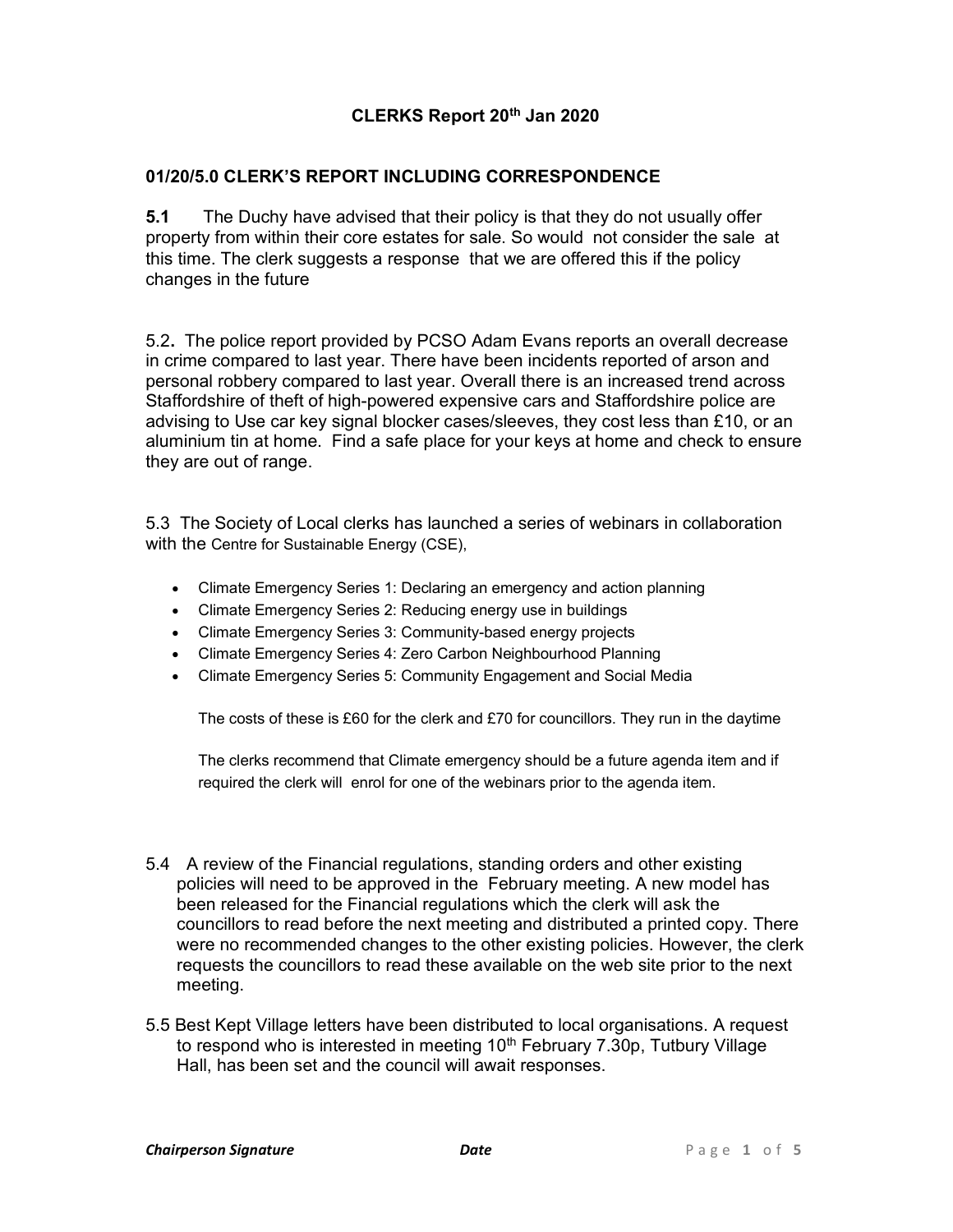5.6 The clerk has sourced a small plastic 5 a side goal that 8x5ft that can be erected in the MUGA. Two of these goals would be within the clerk;s financial regulation to purchase for Cornmill lane,If ordered would provide an inexpensive way of offering a football community provision iin wet weather. Volunteers to erect the goals would be required.

# Samba 8 x 5ft Football Match Goal

 (0) Item #266817 £74.89



 $\bullet$ 

Enjoy a kick about with the Samba 8 x 5ft football goal. With added features such as roof to the net, you are able to have hours of fun with your 5-a-side team or enjoying some family football in the garden or park. Included with this goal is a locking system, net, net clips and ground anchors.

## Features:

- Locking system
- Fully portable
- Free standing
- Use on any surface
- Fits in an average sized family car
- Light and easy to assemble
- Follows the BSi Safety Standard BS8462:2005+A2:2012

## Goal Dimensions:

- Goal Height: 4ft 11" (1.5m)
- Goal Width: 8ft (2.44m)
- Goal Depth:  $4ft 2" (1.27m)$
- Weight: 12kg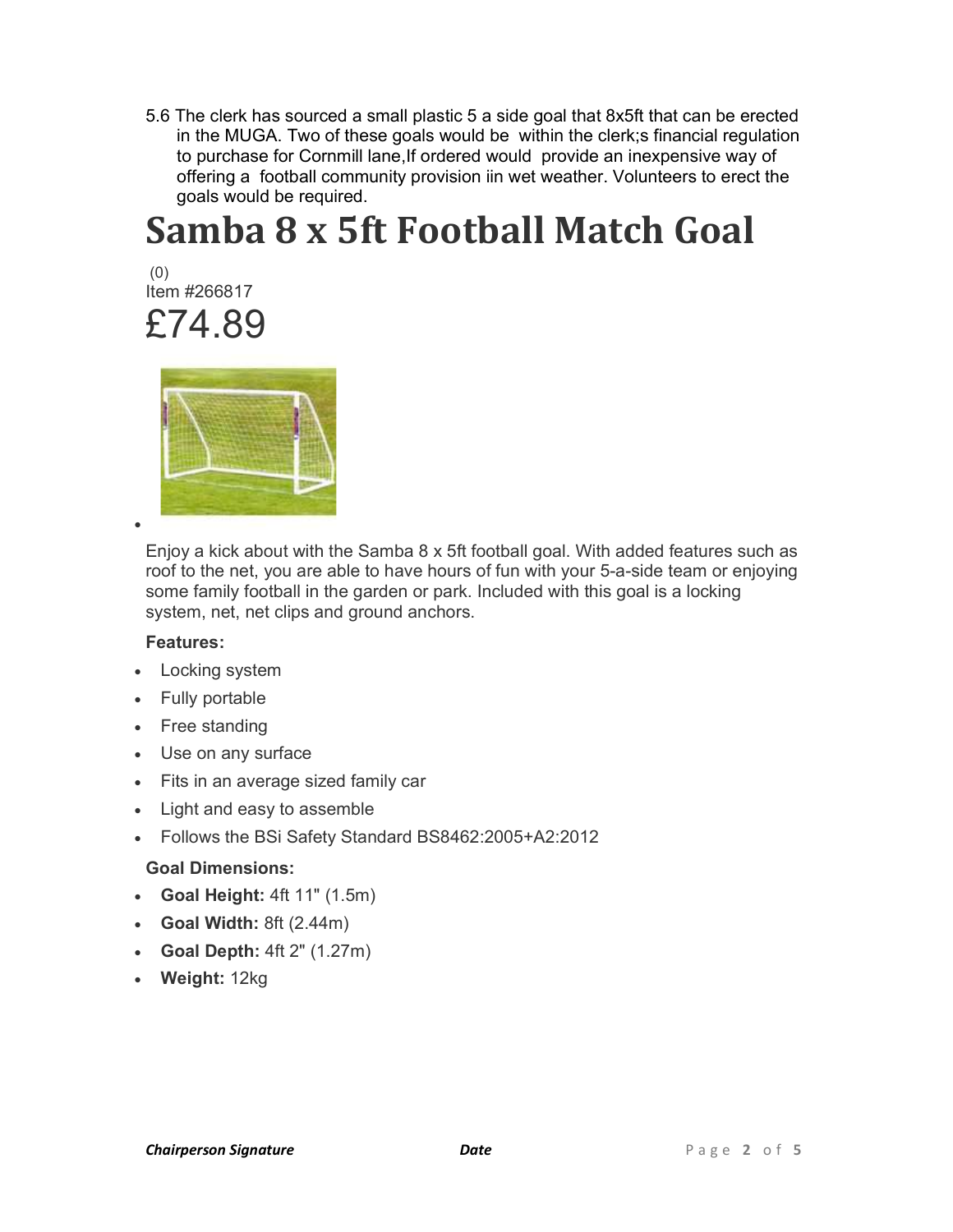## 01/20/ 6.0 BOROUGH AND COUNTY COUNCILLOR REPORT

6.1 A list of questions regarding the Heritage Park Site has been sent to the Borough Council prior to the meeting.

6.2 The parish council have noted that the response to the planning complaint needs to be submitted to a third stage. The Parish Council have requested additional information regarding minutes and legal guidance before this submission is made. We are awaiting further information.

### 01/20/ 7.0 TO REVIEW AND ELECT ADDITIONAL MEMBERS TO THE COMMUNITY BUILDING WORKING PARTY.

7.1 Existing members are Ken, Chrys and Francis. The chair declared an interest due to the proximity of the proposed building to his property.

|             |                              |                                  | <b>Net</b>   |       | <b>Total</b> |
|-------------|------------------------------|----------------------------------|--------------|-------|--------------|
| <b>Date</b> | To whom paid                 | <b>Particulars of payment</b>    | <b>Total</b> | Vat   | + Vat        |
| 20/01/2020  | Karen Duffill                | Clerks Salary                    | 919.35       | 0     | 919.35       |
| 20/01/2020  | Karen Duffill                | <b>Clerks Expenses</b>           | 23.00        | 0.00  | 23.00        |
|             | <b>Staffordshire County</b>  |                                  |              |       |              |
| 20/01/2020  | Pension Fund                 | <b>Clerks Employer Pension</b>   | 300.85       | 0     | 300.85       |
|             | <b>Staffordshire County</b>  | <b>Clerks Employee Pension</b>   |              |       |              |
| 20/01/2020  | Pension Fund                 | contribution                     | 162.21       | 0     | 162.21       |
| 20/01/2020  | <b>Starboard Systems Ltd</b> | Scribe accounts package          | 198.1        | 39.62 | 237.72       |
|             |                              | Legionella control Monthly check |              |       |              |
| 20/01/2020  | Sterilizing services         | iny 41002                        | 36           | 7.2   | 43.20        |

#### 01/20/8.0 TO APPROVE ACCOUNTS FOR PAYMENT 8.1

#### 8.2 Budget summary to be distributed

### 01/20/9.0 TO RECEIVE A REPORT FROM THE CHURCH WORKING PARTY

9.1The meeting reviewed the remembrance service. The seating was suitable for the councillors this year. The church council will be requesting an external risk assessment to be carried out for next year in relation to the increased in numbers for this service.

9.2 The forthcoming tree works were considered the suggestion to replace the two felled trees with two small ornamental June berry trees.

9.3 The Church council agreed that smaller replacement trees for the remembrance trees would assist root growth and reduce the risk of falling on the gravel bank.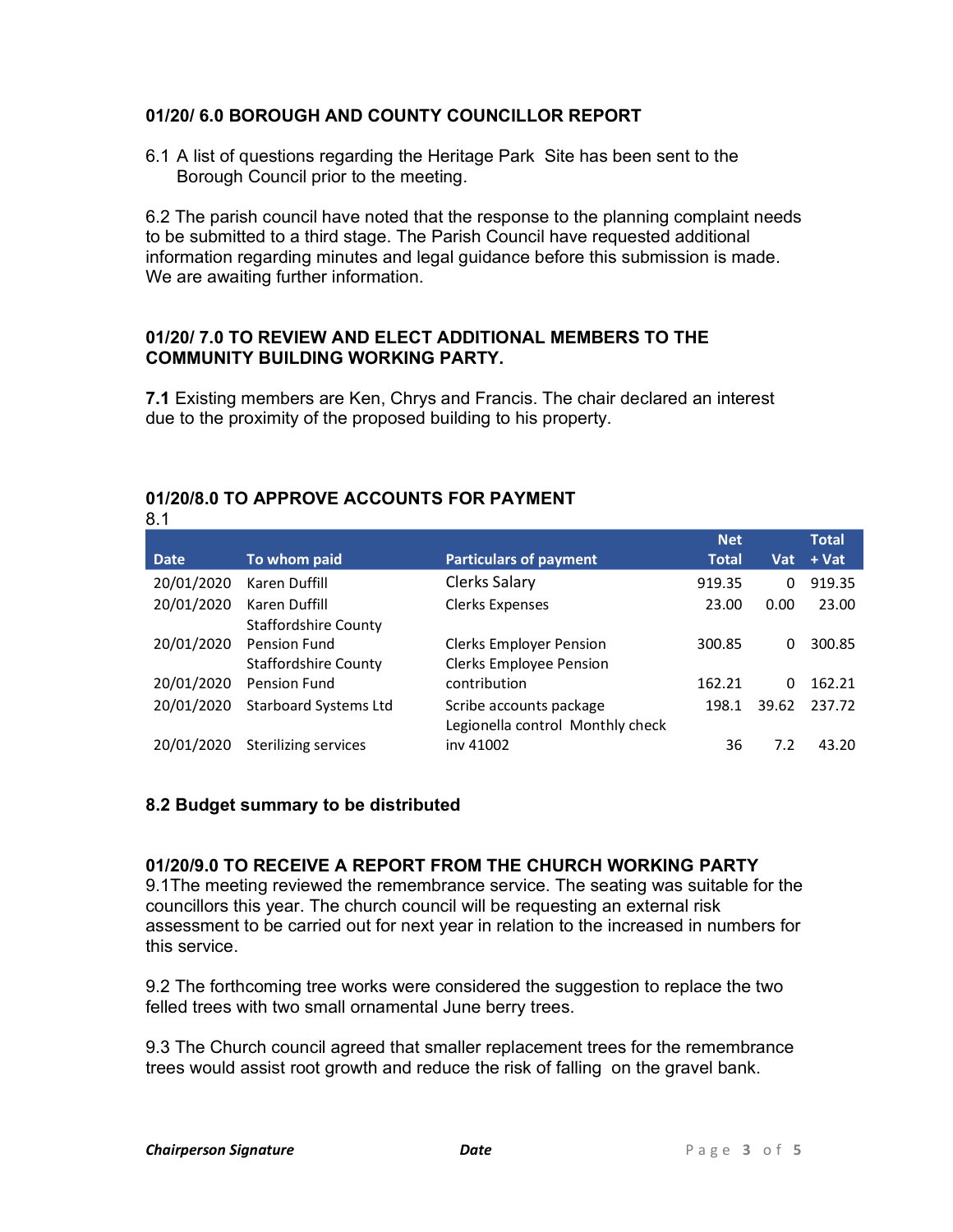9.4 The new reverent Phyllis will endeavour to attend the next meeting with the council.

9.5 the clerk will email the Best Kept Village letter to the church council.

9.6 The Church council agreed to accommodate suggestions in the London Bridge policy adopted by the parish council.

## 01/20/10.1 TO CONSIDER AND APPROVE REPLACEMENT OF WW1 MEMORIAL **TREES**

10.1 The supplier has advised that to replace these with smaller specimens 175cm to 2M it would cost £42 plus Vat. per tree £84 Smaller trees will be less dependent on watering/ otherwise they can offer a direct replacement. For £120 per tree. These would be a girth of a meter and around height approximately 300 to 325cm.Planting, labour would be offered free of charge from the existing supplier. The original costs of the trees were £415 ex vat

## 01/20/11.0 . TO CONSIDER THE RENEWAL OF CURRENT CONTRACTS

- 11.1 The council to agree if the existing contractors will be offered as a renewal or if the contracts will be offered out to tender. If a renewal contract is offered what length of contract will be offered and what contracts costs are acceptable?
	- Closed Churchyard
	- Ferrers avenue playing field and hedge, Cornmill Lane Pitch, open space and hedges
	- Triangle
	- Close bank and Wakefield Avenue Footpaths
	- Legionella Control

## 01/20/12.0 TO FORM A WORKING PARTY FOR IMPLEMENTATION OF FERRERS AVENUE PLAYING FIELDS IMPROVEMENTS

### The working party should consider.

- The type of boundary repair fence, hedge relaying other
- Write a specification for the boundary repair
- Consider signage
- Funding available grant application
- Replacement goal posts
- Other improvements amnesties that can be implemented to widen the appeal of the facility tween age children